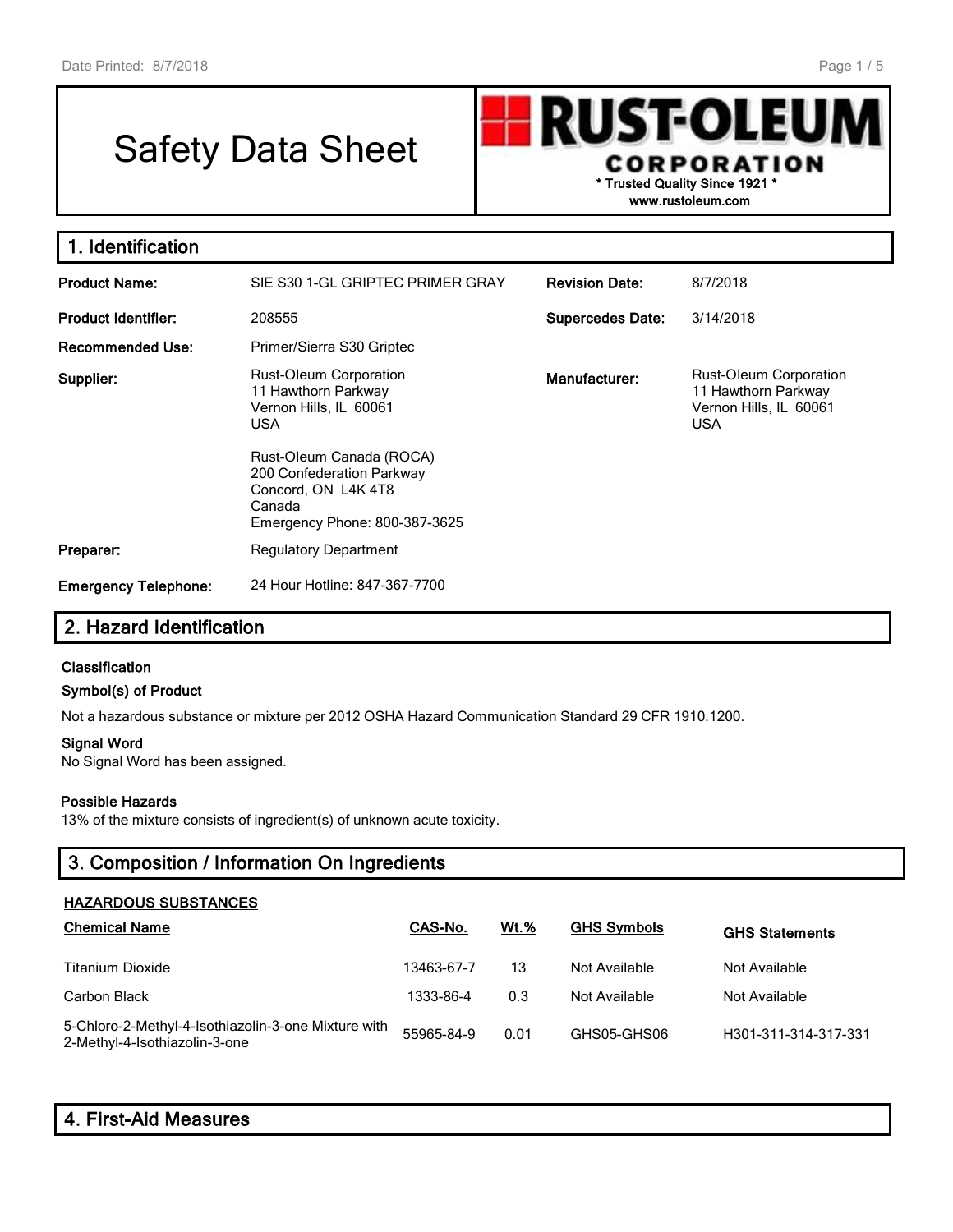**FIRST AID - EYE CONTACT:** Immediately flush eyes with plenty of water for at least 15 minutes holding eyelids open. Get medical attention. Do NOT allow rubbing of eyes or keeping eyes closed.

**FIRST AID - SKIN CONTACT:** Wash skin with soap and water. Remove contaminated clothing. Get medical attention if irritation develops or persists.

**FIRST AID - INHALATION:** Remove to fresh air. If not breathing, give artificial respiration. If breathing is difficult, give oxygen. Get immediate medical attention. Do NOT use mouth-to-mouth resuscitation. If you experience difficulty in breathing, leave the area to obtain fresh air. If continued difficulty is experienced, get medical assistance immediately.

**FIRST AID - INGESTION:** Swallowing less than an ounce will not cause significant harm. For larger amounts, do not induce vomiting, but give one or two glasses of water to drink and get medical attention. If swallowed, rinse mouth with water. If feeling unwell, get medical attention.

# **5. Fire-Fighting Measures**

**EXTINGUISHING MEDIA:** Alcohol Film Forming Foam, Carbon Dioxide, Dry Chemical, Dry Sand, Water Fog

**UNUSUAL FIRE AND EXPLOSION HAZARDS:** No unusual fire or explosion hazards noted. Keep containers tightly closed. FLASH POINT IS TESTED TO BE GREATER THAN 200 DEGREES F.

**SPECIAL FIREFIGHTING PROCEDURES:** Water may be used to cool closed containers to prevent buildup of steam. If water is used, fog nozzles are preferred.

**Special Fire and Explosion Hazard (Combustible Dust):** No Information

#### **6. Accidental Release Measures**

**STEPS TO BE TAKEN IF MATERIAL IS RELEASED OR SPILLED:** If spilled, contain spilled material and remove with inert absorbent. Dispose of contaminated absorbent, container, and unused contents in accordance with local, state, and federal regulations. Do not incinerate closed containers

# **7. Handling and Storage**

**HANDLING:** Wash thoroughly after handling. Wash hands before eating. Remove contaminated clothing and launder before reuse. Use only with adequate ventilation. Follow all SDS and label precautions even after container is emptied because it may retain product residues. Avoid breathing fumes, vapors, or mist. Avoid contact with eyes, skin and clothing.

**STORAGE:** Store in a dry, well ventilated place. Keep container tightly closed when not in use.

**Advice on Safe Handling of Combustible Dust:** No Information

## **8. Exposure Controls / Personal Protection**

| <b>Chemical Name</b>                                                                     | CAS-No.    | Weight %<br>Less Than | <b>ACGIH TLV-</b><br>TWA | <b>ACGIH TLV-</b><br><b>STEL</b> | <b>OSHA PEL-TWA</b> | <b>OSHA PEL-</b><br><b>CEILING</b> |
|------------------------------------------------------------------------------------------|------------|-----------------------|--------------------------|----------------------------------|---------------------|------------------------------------|
| <b>Titanium Dioxide</b>                                                                  | 13463-67-7 | 15.0                  | 10 $mq/m3$               | N.E.                             | $15 \text{ mg/m}$   | N.E.                               |
| Carbon Black                                                                             | 1333-86-4  | 1.0                   | $3 \text{ mg/m}$         | N.E.                             | $3.5 \text{ mg/m}$  | N.E.                               |
| 5-Chloro-2-Methyl-4-<br>Isothiazolin-3-one Mixture with<br>2-Methyl-4-Isothiazolin-3-one | 55965-84-9 | 0.1                   | N.E.                     | N.E.                             | N.E.                | N.E.                               |

#### **PERSONAL PROTECTION**

**ENGINEERING CONTROLS:** Use process enclosures, local exhaust ventilation, or other engineering controls to control airborne levels below recommended exposure limits. Prevent build-up of vapors by opening all doors and windows to achieve crossventilation.

**RESPIRATORY PROTECTION:** A respiratory protection program that meets OSHA 1910.134 and ANSI Z88.2 requirements must be followed whenever workplace conditions warrant a respirator's use.

**SKIN PROTECTION:** Use gloves to prevent prolonged skin contact. Nitrile or Neoprene gloves may afford adequate skin protection.

**EYE PROTECTION:** Use safety eyewear designed to protect against splash of liquids.

**OTHER PROTECTIVE EQUIPMENT:** Refer to safety supervisor or industrial hygienist for further guidance regarding types of personal protective equipment and their applications.

**HYGIENIC PRACTICES:** Wash thoroughly with soap and water before eating, drinking or smoking. Remove contaminated clothing immediately and launder before reuse.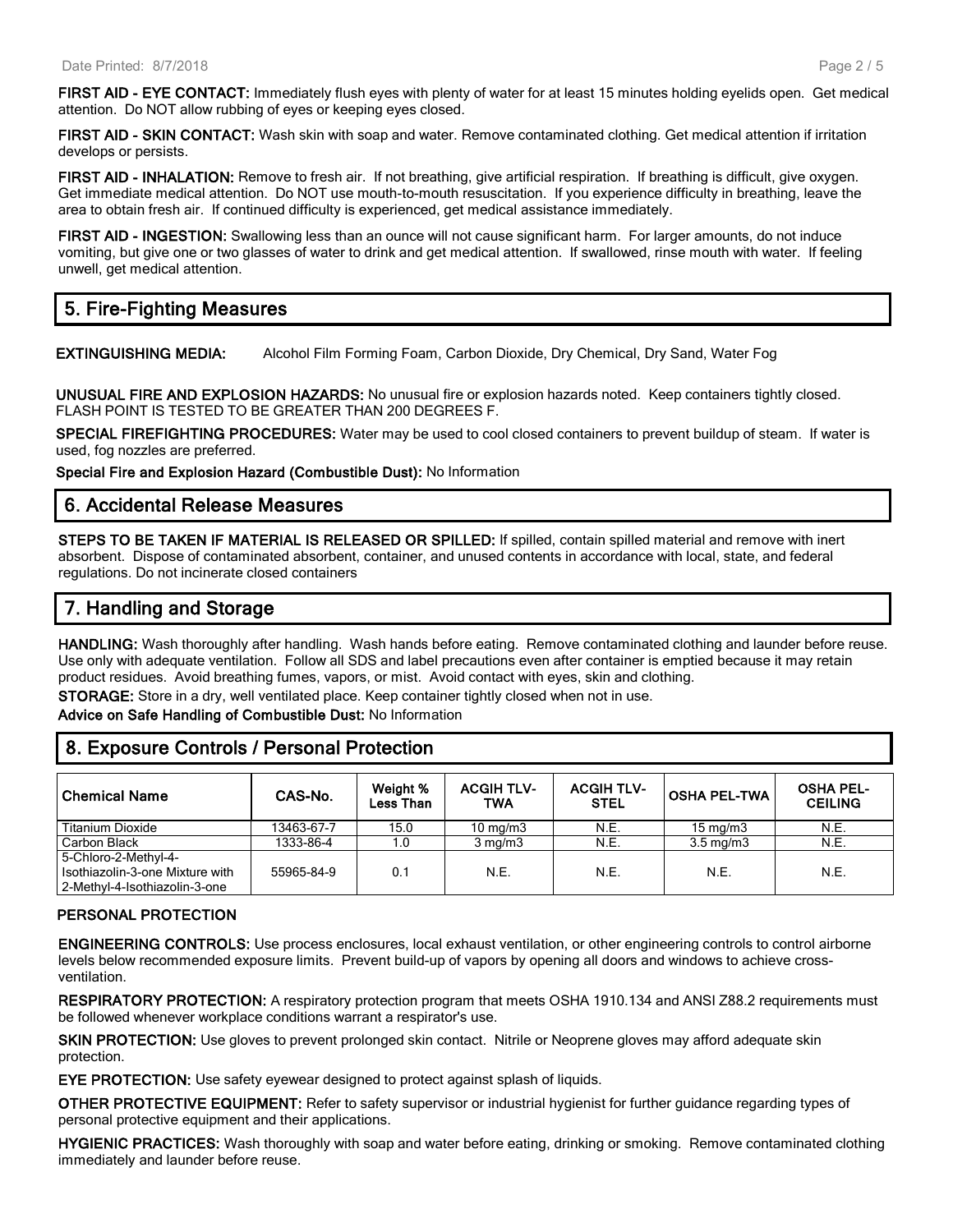#### **Engineering Measures for Combustible Dust:** No Information

# **9. Physical and Chemical Properties**

| Appearance:                 | Liguid                      | <b>Physical State:</b>           | Liquid        |
|-----------------------------|-----------------------------|----------------------------------|---------------|
| Odor:                       | Solvent Like                | <b>Odor Threshold:</b>           | N.E.          |
| <b>Relative Density:</b>    | 1.204                       | pH:                              | N.D.          |
| Freeze Point, °C:           | N.D.                        | <b>Viscosity:</b>                | N.D.          |
| <b>Solubility in Water:</b> | Miscible                    | <b>Partition Coefficient, n-</b> |               |
| Decompostion Temp., °C:     | N.D.                        | octanol/water:                   | N.D.          |
| Boiling Range, °C:          | 100 - 537                   | <b>Explosive Limits, vol%:</b>   | $N.A. - N.A.$ |
| <b>Flammability:</b>        | Does not Support Combustion | Flash Point, °C:                 | 94            |
| <b>Evaporation Rate:</b>    | Slower than Ether           | Auto-ignition Temp., °C:         | N.D.          |
| <b>Vapor Density:</b>       | Heavier than Air            | <b>Vapor Pressure:</b>           | N.D.          |

(See "Other information" Section for abbreviation legend)

## **10. Stability and Reactivity**

**CONDITIONS TO AVOID:** No Information

**INCOMPATIBILITY:** Incompatible with strong oxidizing agents, strong acids and strong alkalies.

**HAZARDOUS DECOMPOSITION:** When heated to decomposition, it emits acrid smoke and irritating fumes.

**HAZARDOUS POLYMERIZATION:** Will not occur under normal conditions.

**STABILITY:** This product is stable under normal storage conditions.

## **11. Toxicological Information**

**EFFECTS OF OVEREXPOSURE - EYE CONTACT:** Irritating, and may injure eye tissue if not removed promptly.

**EFFECTS OF OVEREXPOSURE - SKIN CONTACT:** Low hazard for usual industrial handling or commercial handling by trained personnel.

**EFFECTS OF OVEREXPOSURE - INHALATION:** High gas, vapor, mist or dust concentrations may be harmful if inhaled. Avoid breathing fumes, spray, vapors, or mist.

**EFFECTS OF OVEREXPOSURE - INGESTION:** Substance may be harmful if swallowed.

**EFFECTS OF OVEREXPOSURE - CHRONIC HAZARDS:** Contains Titanium Dioxide. Titanium Dioxide is listed as a Group 2B-"Possibly carcinogenic to humans" by IARC. No significant exposure to Titanium Dioxide is thought to occur during the use of products in which Titanium Dioxide is bound to other materials, such as in paints during brush application or drying. Risk of overexposure depends on duration and level of exposure to dust from repeated sanding of surfaces or spray mist and the actual concentration of Titanium Dioxide in the formula. (Ref: IARC Monograph, Vol. 93, 2010)Contains carbon black. Chronic inflammation, lung fibrosis, and lung tumors have been observed in some rats experimentally exposed for long periods of time to excessive concentrations of carbon black and several insoluble fine dust particles. Tumors have not been observed in other animal species (i.e., mouse and hamster) under similar circumstances and study conditions. Epidemiological studies of North American workers show no evidence of clinically significant adverse health effects due to occupational exposure to carbon black.

Carbon black is listed as a Group 2B-"Possibly carcinogenic to humans" by IARC and is proposed to be listed as A4- "not classified as a human carcinogen" by the American Conference of Governmental Industrial Hygienists. Significant exposure is not anticipated during brush application or drying. Risk of overexposure depends on duration and level of exposure to dust from repeated sanding of surfaces or spray mist and the actual concentration of carbon black in the formula.

PRIMARY ROUTE(S) OF ENTRY: Eye Contact, Ingestion, Inhalation, Skin Absorption, Skin Contact

#### **ACUTE TOXICITY VALUES**

| CAS-No.    | <b>Chemical Name</b>                                                                 | Oral LD50        | <b>Dermal LD50</b> | Vapor LC50 |
|------------|--------------------------------------------------------------------------------------|------------------|--------------------|------------|
| 13463-67-7 | Titanium Dioxide                                                                     | >10000 mg/kg Rat | 2500 mg/kg         | N.E.       |
| 1333-86-4  | Carbon Black                                                                         | >15400 mg/kg Rat | N.E.               | N.E.       |
| 55965-84-9 | 5-Chloro-2-Methyl-4-Isothiazolin-3-one<br>Mixture with 2-Methyl-4-Isothiazolin-3-one | 53 mg/kg Rat     | N.E.               | N.E.       |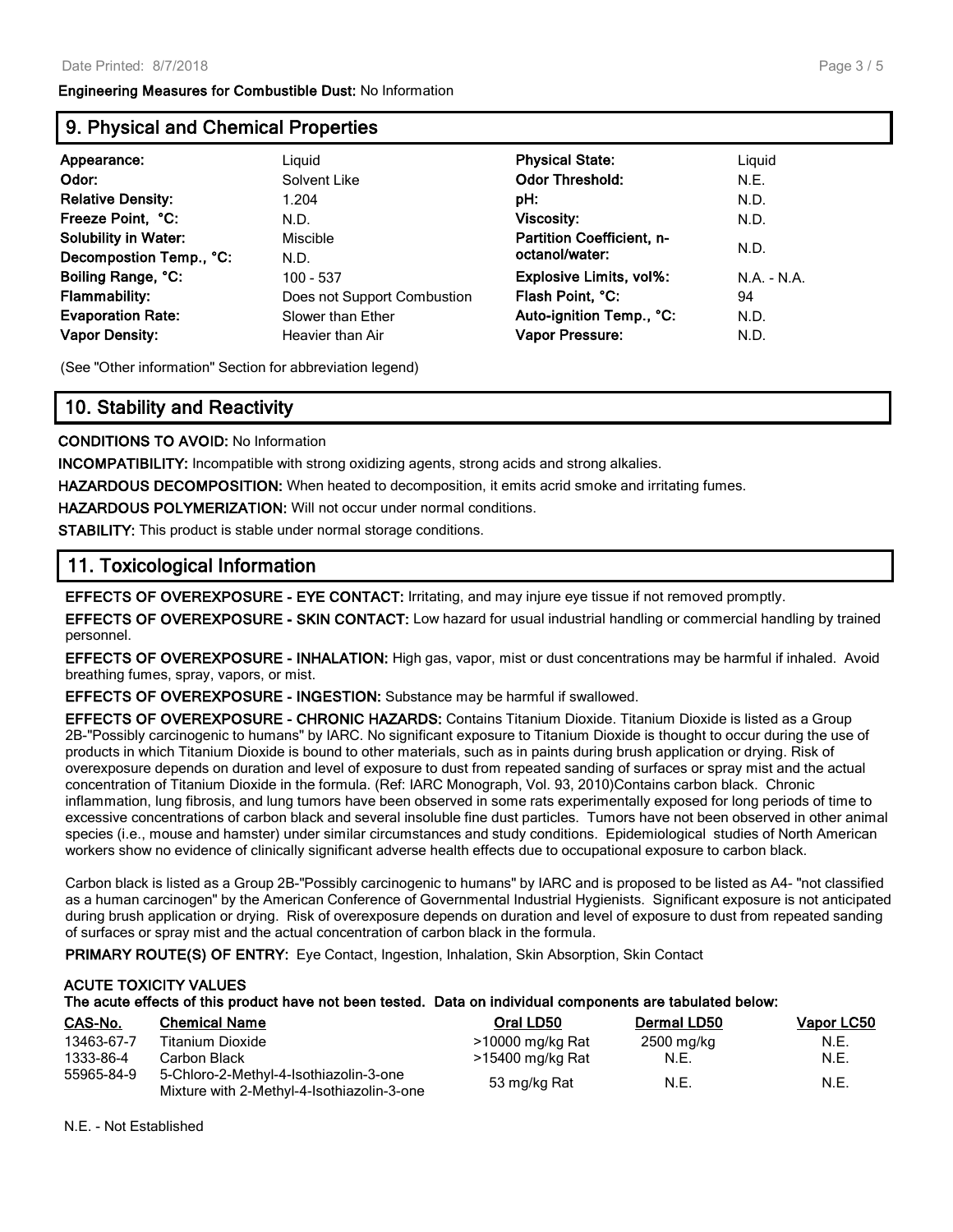# **12. Ecological Information**

**ECOLOGICAL INFORMATION:** Product is a mixture of listed components.

# **13. Disposal Information**

**DISPOSAL INFORMATION:** Dispose of material in accordance to local, state, and federal regulations and ordinances. Do not allow to enter waterways, wastewater, soil, storm drains or sewer systems.

# **14. Transport Information**

|                              | Domestic (USDOT) | <b>International (IMDG)</b> | Air (IATA)    | <b>TDG (Canada)</b> |
|------------------------------|------------------|-----------------------------|---------------|---------------------|
| <b>UN Number:</b>            | N.A.             | N.A.                        | N.A.          | N.A.                |
|                              |                  |                             |               |                     |
|                              |                  |                             |               |                     |
| <b>Proper Shipping Name:</b> | Not Regulated    | Not Regulated               | Not Regulated | Not Regulated       |
|                              |                  |                             |               |                     |
| <b>Hazard Class:</b>         | N.A.             | N.A.                        | N.A.          | N.A.                |
| <b>Packing Group:</b>        | N.A.             | N.A.                        | N.A.          | N.A.                |
| <b>Limited Quantity:</b>     | No               | No.                         | No.           | No                  |
|                              |                  |                             |               |                     |

# **15. Regulatory Information**

## **U.S. Federal Regulations:**

#### **CERCLA - SARA Hazard Category**

This product has been reviewed according to the EPA 'Hazard Categories' promulgated under Sections 311 and 312 of the Superfund Amendment and Reauthorization Act of 1986 (SARA Title III) and is considered, under applicable definitions, to meet the following categories:

None Known

#### **Sara Section 313:**

This product contains the following substances subject to the reporting requirements of Section 313 of Title III of the Superfund Amendment and Reauthorization Act of 1986 and 40 CFR part 372:

No Sara 313 components exist in this product.

#### **Toxic Substances Control Act:**

This product contains the following chemical substances subject to the reporting requirements of TSCA 12(b) if exported from the United States:

No TSCA 12(b) components exist in this product.